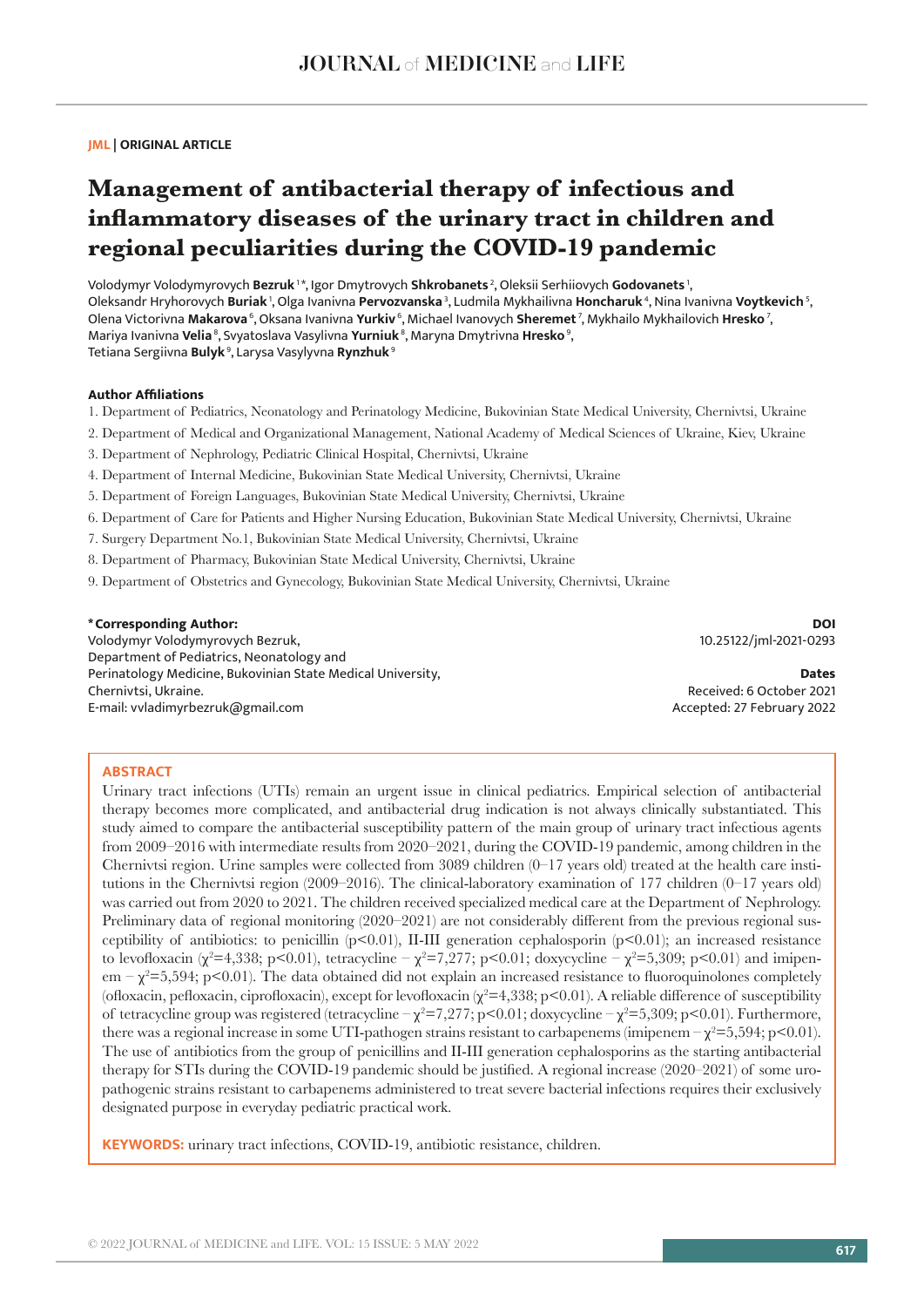# **INTRODUCTION**

Antibiotic resistance to the main agents of infectious diseases is one of the greatest problems in modern medicine [1–3]. Antibiotics are widely used in modern medicine since these increase life expectancy, especially in a significantly vulnerable group of older people who have been disproportionately affected by the current COVID-19 pandemic. Antibiotic resistance both during and after these events is well recognized [4–6].

The use of antibacterial therapy is not always clinically justified according to antibacterial sensitivity. Urinary tract infections (UTIs) remain an urgent issue in clinical pediatric sections. Empirical selection of antibacterial therapy becomes more complicated, and administration of an antibacterial drug is not always clinically substantiated [7–16].

## **MATERIAL AND METHODS**

This study aimed to compare the susceptibility of antibacterial drugs to the main groups of urinary tract infectious agents from 2009–2016 with intermediate results from 2020–2021 among children in the Chernivtsi region during the COVID-19 pandemic. We studied the etiological structure of uropathogens – UTI pathogens among children in the Chernivtsi region from 2009–2016 and 2020–2021. Urine samples were collected from 3089 children (0–17 years old) in the Chernivtsi region (2009–2016). Clinical-laboratory examination of 137 children (0–17 years old) who received specialized medical care at the Department of Nephrology during 2020–2021 was performed. There were 102 (74.45%) children with infectious-inflammatory urinary tract diseases (the diagnosis was made according to ICD-10: No.10-11.1) as follows: kidney infection including No.10 acute tubulointerstitial nephritis – 52 patients; No.11 chronic tubulointerstitial nephritis – 21 patients; No.11.1 chronic obstructive pyelonephritis – 8 patients; No.30.0 acute cystitis – 10 patients; No.30.1 chronic cystitis – 11 patients) and 35 (25.55%) children with non-infectious diseases of the urinary tract (according to ICD-10: N00 acute nephrotic syndrome – 6 patients; No.03 chronic nephrotic syndrome – 5 patients; No.04 nephrotic syndrome – 10 patients; No.15; other renal tubulointerstitial diseases – 3 patients; No.18 chronic renal failure – 6 patients; No.39.2 orthostatic proteinuria, not specified – 2 patients; R30 pain associated with urination  $-1$  patient; R30.1 tenesmus of the urinary bladder – 1 patient; R32 enuresis, not specified – 1 patient).

## **RESULTS**

Preliminary intermediate data of the regional monitoring (2020–2021) of antibiotic susceptibility to UTI-pathogens and

*Enterobacterales* family in particular as leading etiological agents among children in the Chernivtsi region during the COVID-19 pandemic did not considerably differ from previous screening (2009–2016), namely to penicillin (р<0.01), and ІІ-ІІІ generation cephalosporin  $(p<0.01)$  [17, 18].

The data obtained from 2020 to 2021 did not reveal increased resistance to fluoroquinolones completely (ofloxacin, pefloxacin, ciprofloxacin), except levofloxacin ( $\chi^2$ =4,537; p<0.01). A reliable difference of sensitivity to the tetracycline group was registered (tetracycline  $-\chi^2 = 7,307$ ; p<0.01; doxycycline  $-\chi^2 = 5,369$ ; p<0.01). A regional increase of some UTI-pathogen strains resistant to carbapenems (imipenem  $-\chi^2 = 5,613$ ; p<0.01) was also registered.

Preliminary intermediate results from the clinical-laboratory examination of 137 children (0–17 years) in 2020–2021, who received specialized medical care at the Department of Nephrology, found a reliable difference in the etiological structure of the microbiota in the urine of children with infectious-inflammatory diseases of the urinary tract: *gram-positive cocci* – n=21 (21.0%), p=0.042; *enterobacteria* – n=26 (25.0%), p=0.012; *resident microbiota* –  $n=17$  (17.0%),  $p=0.000$  compared with isolation of UTI-pathogens in case of non-infectious disease of the urinary tract in children: *gram-positive cocci* – n=5 (14%); *enterobacteria* – n=2 (6.0%); *resident microbiota* – n=26 (74.0%) (Table 1).

# **DISCUSSION**

Antibiotic resistance is an urgent problem, and it has become relevant during the coronavirus infection pandemic. A rational approach to the choice of antibacterial therapy during the COVID-19 pandemic improves the clinical picture, reduces the cost of treatment for each patient, and helps maintain the sensitivity of pathogens in the long term [19].

The intermediate results of regional monitoring (2020–2021) of antibiotic resistance among children in the Chernivtsi region raise certain concerns about the increase of some uropathogenic strains resistant to carbapenems (imipenem  $-\chi^2 = 5{,}613$ ; p<0.01). This is relevant given the growing resistance to carbapenems during the COVID-19 pandemic [20, 21].

Carbapenems are used to treat severe bacterial infections caused by gram-negative causative agents resistant to antibacterial therapy. Nowadays, the treatment of gram-negative infections, including those with multiple pharmacological resistance, should be based on information about regional antibiotic susceptibility and the local epidemiological picture. The presence of carbapenems in the doctor's arsenal is an important support in the context of pandemic multidrug resistance as it requires investigation of specific algorithms and improvement tactics to administer antibacterial drugs. Therefore, major factors to consider in administering carbapenems are cooperation between doctors and

| Table 1. The etiological spectrum of UTI-pathogens in children with diseases of the urinary tract examined during 2020-2021. |                                                                  |     |                                                                     |     |       |
|------------------------------------------------------------------------------------------------------------------------------|------------------------------------------------------------------|-----|---------------------------------------------------------------------|-----|-------|
| Structure of the<br>etiological spectrum of<br>UTI-pathogens isolated                                                        | Infectious-inflammatory diseases of the<br>urinary tract (n=102) |     | Non-infectious-inflammatory diseases of<br>the urinary tract (n=35) |     | p     |
|                                                                                                                              | abs., n                                                          | %   | abs., n                                                             | %   |       |
| Lack of growth                                                                                                               | 38                                                               | 37% |                                                                     | 14% | 0.012 |
| Gram-positive cocci                                                                                                          | 21                                                               | 21% |                                                                     | 6%  | 0.042 |
| Enterobacteria                                                                                                               | 26                                                               | 25% |                                                                     | 6%  | 0.012 |
| Resident microbiota                                                                                                          | 17                                                               | 17% | 26                                                                  | 74% | 0.000 |